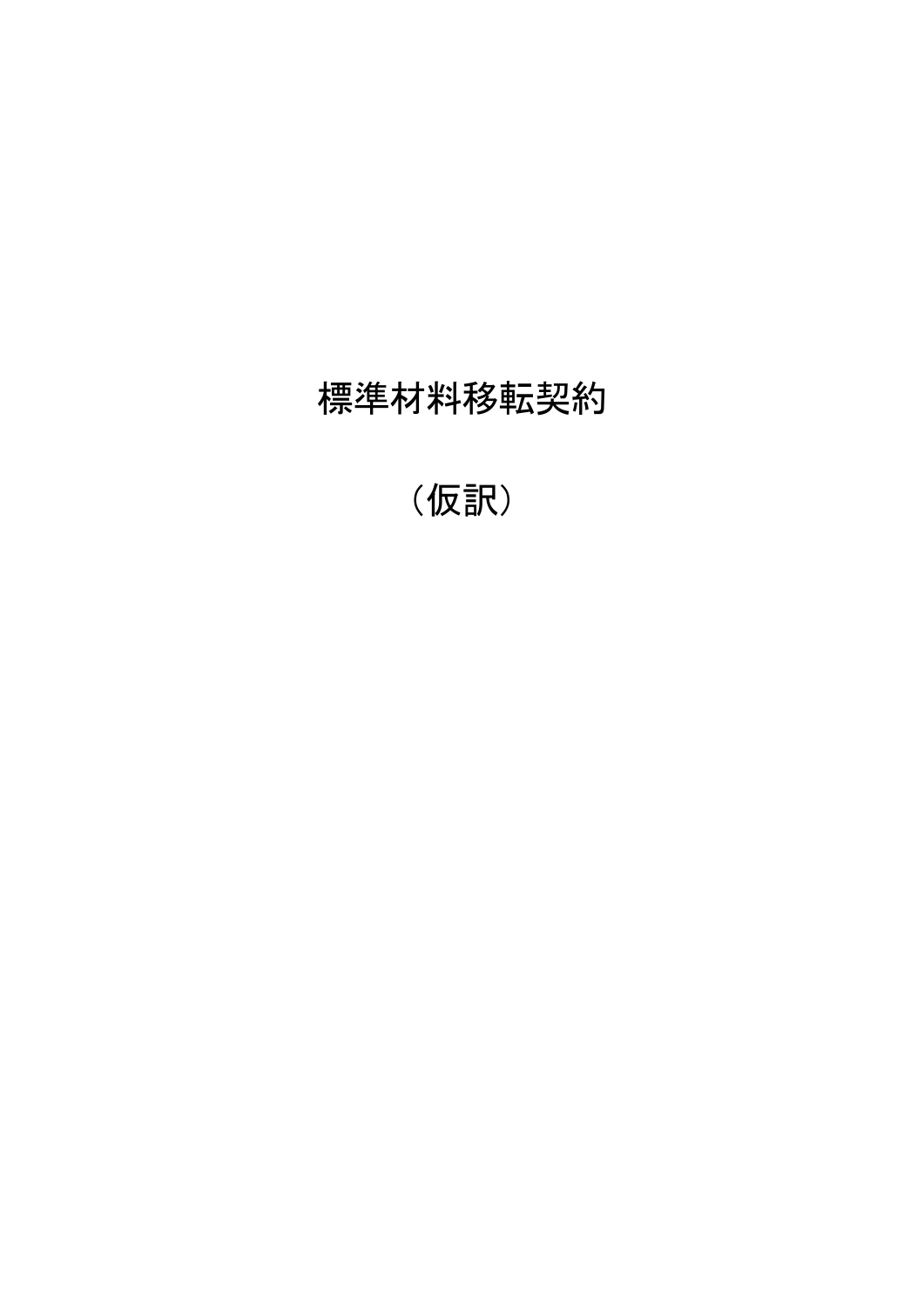## 標準材料移転契約(仮訳)

(今後、条文の精査により、和訳は修正されることがある。)

| 英<br>文                                                                                                                                                                                                                                                                                                                                                                                                                                        | 文<br>日<br>本                                                                                                                           |
|-----------------------------------------------------------------------------------------------------------------------------------------------------------------------------------------------------------------------------------------------------------------------------------------------------------------------------------------------------------------------------------------------------------------------------------------------|---------------------------------------------------------------------------------------------------------------------------------------|
| STANDARD MATERIAL TRANSFER AGREEMENT                                                                                                                                                                                                                                                                                                                                                                                                          | 標準材料移転契約                                                                                                                              |
| <b>PREAMBLE</b><br><b>WHEREAS</b><br>The International Treaty on Plant Genetic Resources for Food and Agriculture<br>(hereinafter referred to as "the $Treaty$ ") <sup>1</sup> was adopted by the Thirty-first session<br>of the FAO Conference on 3 November 2001 and entered into force on 29 June<br>2004;                                                                                                                                 | 前文<br>説明条項<br>食料農業植物遺伝資源国際条約(以下「条約」という)」は<br>2001 年 11 月 3 日に開催された第 31 回FAO総会で採択され、<br>2004年6月29日に発効した。                               |
| The objectives of the Treaty are the conservation and sustainable use of Plant<br>Genetic Resources for Food and Agriculture and the fair and equitable<br>sharing of the benefits arising out of their use, in harmony with the Convention<br>on Biological Diversity, for sustainable agriculture and food security;                                                                                                                        | 条約は、持続可能な農業と食料安全保障のため、生物多様性<br>条約と調和し、食料及び農業に係わる植物遺伝資源の保全と持<br>続可能な利用及びそれらの利用から生じる利益の公正かつ衡<br>平な分配を目的とする。                             |
| The Contracting Parties to the Treaty, in the exercise of their sovereign rights<br>over their Plant Genetic Resources for Food and Agriculture, have<br>established a Multilateral System both to facilitate access to Plant Genetic<br>Resources for Food and Agriculture and to share, in a fair and equitable way,<br>the benefits arising from the utilization of these resources, on a complementary<br>and mutually reinforcing basis; | 条約の締約国は、主権的権利の行使にあたって、補完及び相<br>互補強の考え方に基づき、食料農業植物遺伝資源の円滑な取得<br>の機会及び係る資源の利用から生じる利益の公正かつ衡平な<br>方法による配分の双方を行うための多国間システムを設立し<br>た。       |
| Articles 4, 11, 12.4 and 12.5 of the <b>Treaty</b> are borne in mind;                                                                                                                                                                                                                                                                                                                                                                         | 条約第4条、第11条、第12条4項及び第12条5項に留意<br>する。                                                                                                   |
| The diversity of the legal systems of the Contracting Parties with respect to their<br>national procedural rules governing access to courts and to arbitration, and the<br>obligations arising from international and regional conventions applicable to<br>these procedural rules, are recognized;                                                                                                                                           | 裁判や仲裁に訴える手続規則上の法制度に締約国間で違い<br>があることを認識するとともに、かかる手続規則に適用できる<br>国際協定及び地域協定上の責任を認識する。                                                    |
| Article 12.4 of the Treaty provides that facilitated access under the Multilateral<br>System shall be provided pursuant to a Standard Material Transfer Agreement,<br>and the Governing Body of the Treaty, in its Resolution 1/2006 of 16 June<br>2006, adopted the Standard Material Transfer Agreement.                                                                                                                                    | 条約第12条4項は、多国間システムの下で標準材料移転契<br>約に従って食料農業植物遺伝資源の円滑な取得の機会が提供<br>されなければならないと規定しており、締約国理事会は 2006<br>年6月16日の決議1/2006をもって標準材料移転契約を採択し<br>た。 |
| 脚注---------<br>1 Note by the Secretariat: as suggested by the Legal Working Group during the<br>Contact Group for the Drafting of the Standard Material Transfer Agreement,<br>defined terms have, for clarity, been put in bold throughout.                                                                                                                                                                                                  | -脚注---------<br>事務局ノート:標準材料移転契約起草コンタクトグループ<br>会合で法律作業グループが指摘したように、定義された用語は<br>明確化のために全体を通じて太字表記とした。                                   |
| 1. PARTIES TO THE AGREEMENT<br>The present Material Transfer Agreement (hereinafter referred to as "this<br>1.1<br>Agreement") is the Standard Material Transfer Agreement referred to in<br>Article 12.4 of the Treaty.                                                                                                                                                                                                                      | 標準材料移転契約の当事者<br>1.<br>この材料移転契約(以下「本契約」という)は 条約第12<br>1.1<br>条4項にいう標準材料移転契約である。                                                        |
| This Agreement is<br>1.2                                                                                                                                                                                                                                                                                                                                                                                                                      | 本契約は甲と乙の間で取り交わされる。<br>1.2                                                                                                             |
| BETWEEN: (name and address of the provider or providing institution,<br>name of authorized official, contact information for authorized official*)<br>(hereinafter referred to as "the Provider"),                                                                                                                                                                                                                                            | 甲: (提供者あるいは提供機関の名前と住所、権限のある者<br>の名前と連絡先*) (以下「提供者」という)                                                                                |
| AND: (name and address of the recipient or recipient institution, name of<br>authorized official, contact information for authorized official*)<br>(hereinafter referred to as "the Recipient").                                                                                                                                                                                                                                              | 乙: (受領者あるいは受領機関の名前と住所、権限のある者<br>の名前と連絡先*) (以下「受領者」という)                                                                                |
| The parties to this Agreement hereby agree as follows:<br>1.3                                                                                                                                                                                                                                                                                                                                                                                 | 1.3 本契約の当事者はこれをもって以下に同意する。                                                                                                            |
|                                                                                                                                                                                                                                                                                                                                                                                                                                               |                                                                                                                                       |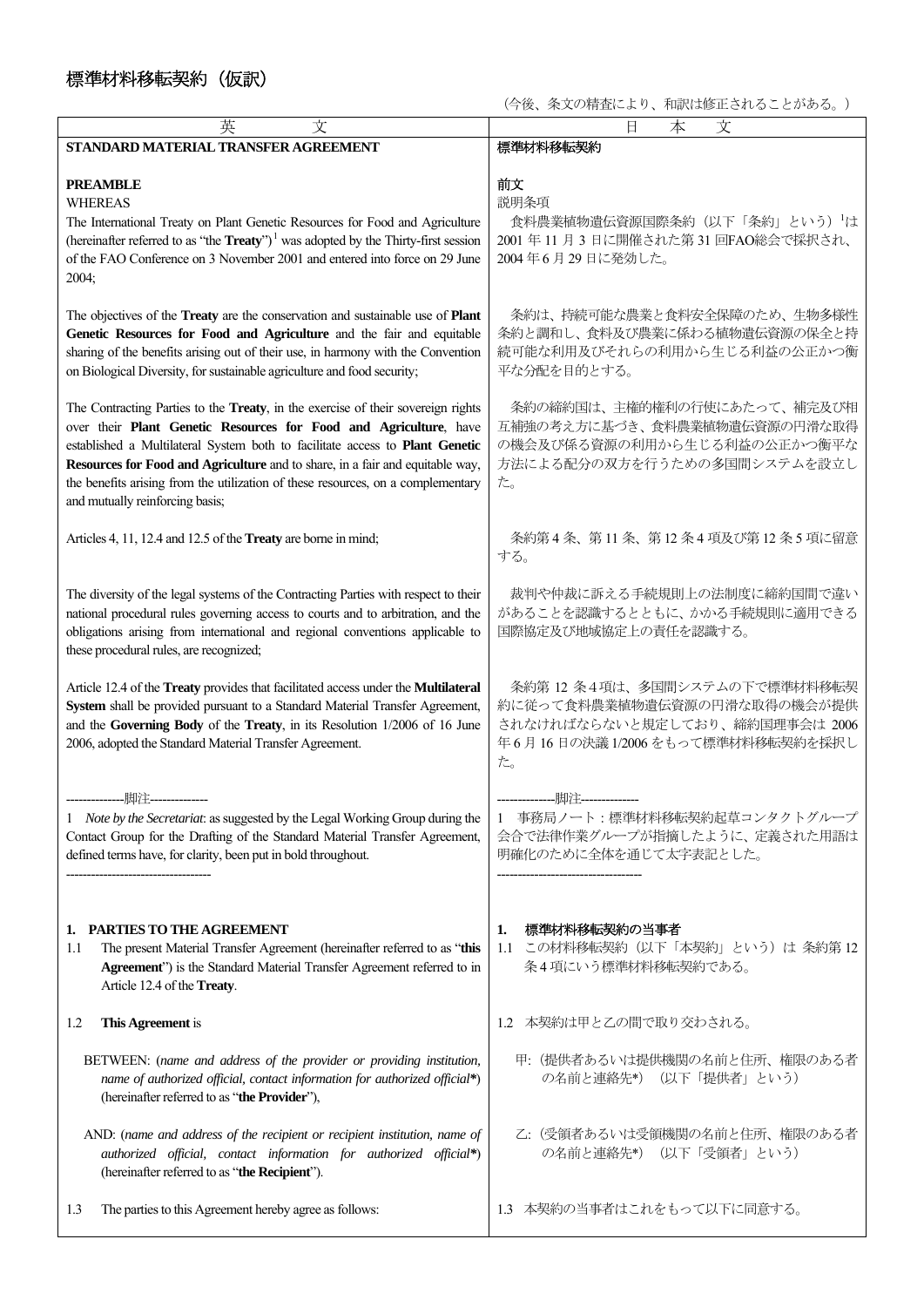| --------------胭注--------------                                                                                                                                                                                                                                                                                                                                                                                                                                                                                            | --------------脚注-------------                                                                                                                                                                 |
|---------------------------------------------------------------------------------------------------------------------------------------------------------------------------------------------------------------------------------------------------------------------------------------------------------------------------------------------------------------------------------------------------------------------------------------------------------------------------------------------------------------------------|-----------------------------------------------------------------------------------------------------------------------------------------------------------------------------------------------|
| * Insert as necessary. Not applicable for shrink-wrap and click-wrap Standard                                                                                                                                                                                                                                                                                                                                                                                                                                             | * 必要なら挿入する。シュリンクラップ及びクリックラップ方                                                                                                                                                                 |
| Material Transfer Agreements.                                                                                                                                                                                                                                                                                                                                                                                                                                                                                             | 式の標準材料移転契約には適用しない。                                                                                                                                                                            |
| A "shrink-wrap" Standard Material Transfer Agreement is where a copy of the                                                                                                                                                                                                                                                                                                                                                                                                                                               | シュリンクラップ方式標準材料移転契約とは、標準材料移転                                                                                                                                                                   |
| Standard Material Transfer Agreement is included in the packaging of the                                                                                                                                                                                                                                                                                                                                                                                                                                                  | 契約の写しが契約材料のパッケージに入っており、受領者がそ                                                                                                                                                                  |
| Material, and the Recipient's acceptance of the Material constitutes acceptance                                                                                                                                                                                                                                                                                                                                                                                                                                           | の契約材料を受け取ったことにより標準材料移転契約の条件                                                                                                                                                                   |
| of the terms and conditions of the Standard Material Transfer Agreement.                                                                                                                                                                                                                                                                                                                                                                                                                                                  | に合意したこととなる契約をいう。                                                                                                                                                                              |
| A "click-wrap" Standard Material Transfer Agreement is where the agreement is                                                                                                                                                                                                                                                                                                                                                                                                                                             | クリックラップ方式標準材料移転契約とは、インターネット                                                                                                                                                                   |
| concluded on the internet and the Recipient accepts the terms and conditions of                                                                                                                                                                                                                                                                                                                                                                                                                                           | 上で合意が成立する契約であり、受領者はウェブサイト又は標                                                                                                                                                                  |
| the Standard Material Transfer Agreement by clicking on the appropriate icon on                                                                                                                                                                                                                                                                                                                                                                                                                                           | 準材料移転契約の電子文書中のそれぞれに見合ったしかるべ                                                                                                                                                                   |
| the website or in the electronic version of the Standard Material Transfer                                                                                                                                                                                                                                                                                                                                                                                                                                                | きアイコンをクリックすることにより標準材料移転契約の条                                                                                                                                                                   |
| Agreement, as appropriate.                                                                                                                                                                                                                                                                                                                                                                                                                                                                                                | 件に合意したことになる契約をいう。                                                                                                                                                                             |
| 2. DEFINITIONS<br>In this Agreement the expressions set out below shall have the following<br>meaning:                                                                                                                                                                                                                                                                                                                                                                                                                    | 2. 定義<br>以下に本契約における語彙の定義を示す。                                                                                                                                                                  |
| "Available without restriction": a Product is considered to be available                                                                                                                                                                                                                                                                                                                                                                                                                                                  | 「制限なく利用できる」とは、成果物が、条約に定められてい                                                                                                                                                                  |
| without restriction to others for further research and breeding when it is available                                                                                                                                                                                                                                                                                                                                                                                                                                      | る方式での使用を妨げるような法律上又は契約上の義務もし                                                                                                                                                                   |
| for research and breeding without any legal or contractual obligations, or                                                                                                                                                                                                                                                                                                                                                                                                                                                | くは技術的な制限なく試験研究及び育種に利用できる場合、当                                                                                                                                                                  |
| technological restrictions, that would preclude using it in the manner specified in                                                                                                                                                                                                                                                                                                                                                                                                                                       | 該成果物は、他の者が更なる試験研究及び育種に制限なくで利                                                                                                                                                                  |
| the Treaty.                                                                                                                                                                                                                                                                                                                                                                                                                                                                                                               | 用できると考えられる。                                                                                                                                                                                   |
| "Genetic material" means any material of plant origin, including reproductive                                                                                                                                                                                                                                                                                                                                                                                                                                             | 「 <b>遺伝材料</b> 」とは、生殖繁殖性及び栄養繁殖性の材料など、遺                                                                                                                                                         |
| and vegetative propagating material, containing functional units of heredity.                                                                                                                                                                                                                                                                                                                                                                                                                                             | 伝の機能的単位を持つ植物由来のすべての材料をいう。                                                                                                                                                                     |
| "Governing Body" means the Governing Body of the Treaty.                                                                                                                                                                                                                                                                                                                                                                                                                                                                  | 「締約国理事会」とは、条約の締約国理事会をいう。                                                                                                                                                                      |
| "Multilateral System" means the Multilateral System established under Article                                                                                                                                                                                                                                                                                                                                                                                                                                             | 「多国間システム」とは、条約第10条2項の下で設立された多                                                                                                                                                                 |
| 10.2 of the Treaty.                                                                                                                                                                                                                                                                                                                                                                                                                                                                                                       | 国間システムをいう。                                                                                                                                                                                    |
| "Plant genetic resources for food and agriculture" means any genetic material                                                                                                                                                                                                                                                                                                                                                                                                                                             | 「食料農業植物遺伝資源」とは、食料と農業に関して現実的又                                                                                                                                                                  |
| of plant origin of actual or potential value for food and agriculture.                                                                                                                                                                                                                                                                                                                                                                                                                                                    | は潜在的な価値を有するすべての植物由来の遺伝材料をいう。                                                                                                                                                                  |
| "Plant Genetic Resources for Food and Agriculture under Development"<br>means material derived from the Material, and hence distinct from it, that is not<br>yet ready for commercialization and which the developer intends to further<br>develop or to transfer to another person or entity for further development. The<br>period of development for the Plant Genetic Resources for Food and<br>Agriculture under Development shall be deemed to have ceased when those<br>resources are commercialized as a Product. | 「 <b>開発中の食料農業植物遺伝資源</b> 」とは、契約材料由来の材料<br>であり、このため契約材料と区別でき、まだ商業化の段階にな<br>く、かつ開発者が更に開発する意志があるか又は更に開発する<br>ために第三者又は機関に移転する意志がある材料をいう。開発<br>中の食料農業植物遺伝資源の開発期間は、これらが成果物とし<br>て商業化される時に終了したとみなされる。 |
| "Product" means Plant Genetic Resources for Food and Agriculture that                                                                                                                                                                                                                                                                                                                                                                                                                                                     | 「 <b>成果物</b> 」とは、契約材料又はその遺伝的部分又は構成要素を                                                                                                                                                         |
| incorporate the Material or any of its genetic parts or components that are ready                                                                                                                                                                                                                                                                                                                                                                                                                                         | 取り込んだ食料農業植物遺伝資源であり、商業化の段階にある                                                                                                                                                                  |
| for commercialization, excluding commodities and other products used for                                                                                                                                                                                                                                                                                                                                                                                                                                                  | ものをいう。ただし、商品並びに食料、飼料及び加工に使用さ                                                                                                                                                                  |
| food, feed and processing.                                                                                                                                                                                                                                                                                                                                                                                                                                                                                                | れるその他の生産物を除く。                                                                                                                                                                                 |
| "Sales" means the gross income resulting from the commercialization of a                                                                                                                                                                                                                                                                                                                                                                                                                                                  | 「 <b>売上高</b> 」とは、受領者、その系列会社、契約者、実施許諾を                                                                                                                                                         |
| Product or Products, by the Recipient, its affiliates, contractors, licensees and                                                                                                                                                                                                                                                                                                                                                                                                                                         | 受けた者及び賃借人による成果物の商業化から生じる総収益                                                                                                                                                                   |
| lessees.                                                                                                                                                                                                                                                                                                                                                                                                                                                                                                                  | をいう。                                                                                                                                                                                          |
| "To commercialize" means to sell a Product or Products for monetary<br>consideration on the open market, and "commercialization" has a<br>corresponding meaning. Commercialization shall not include any form of<br>transfer of Plant Genetic Resources for Food and Agriculture under<br>Development.                                                                                                                                                                                                                    | 「 <b>商業化すること</b> 」とは、公開市場において金銭的利益を得る<br>目的で成果物を販売することをいい、"商業化"はこれと同じ意<br>味を持つ。開発中の食料農業植物遺伝資源の移転は、一切、商<br>業化にはあたらない。                                                                          |
|                                                                                                                                                                                                                                                                                                                                                                                                                                                                                                                           |                                                                                                                                                                                               |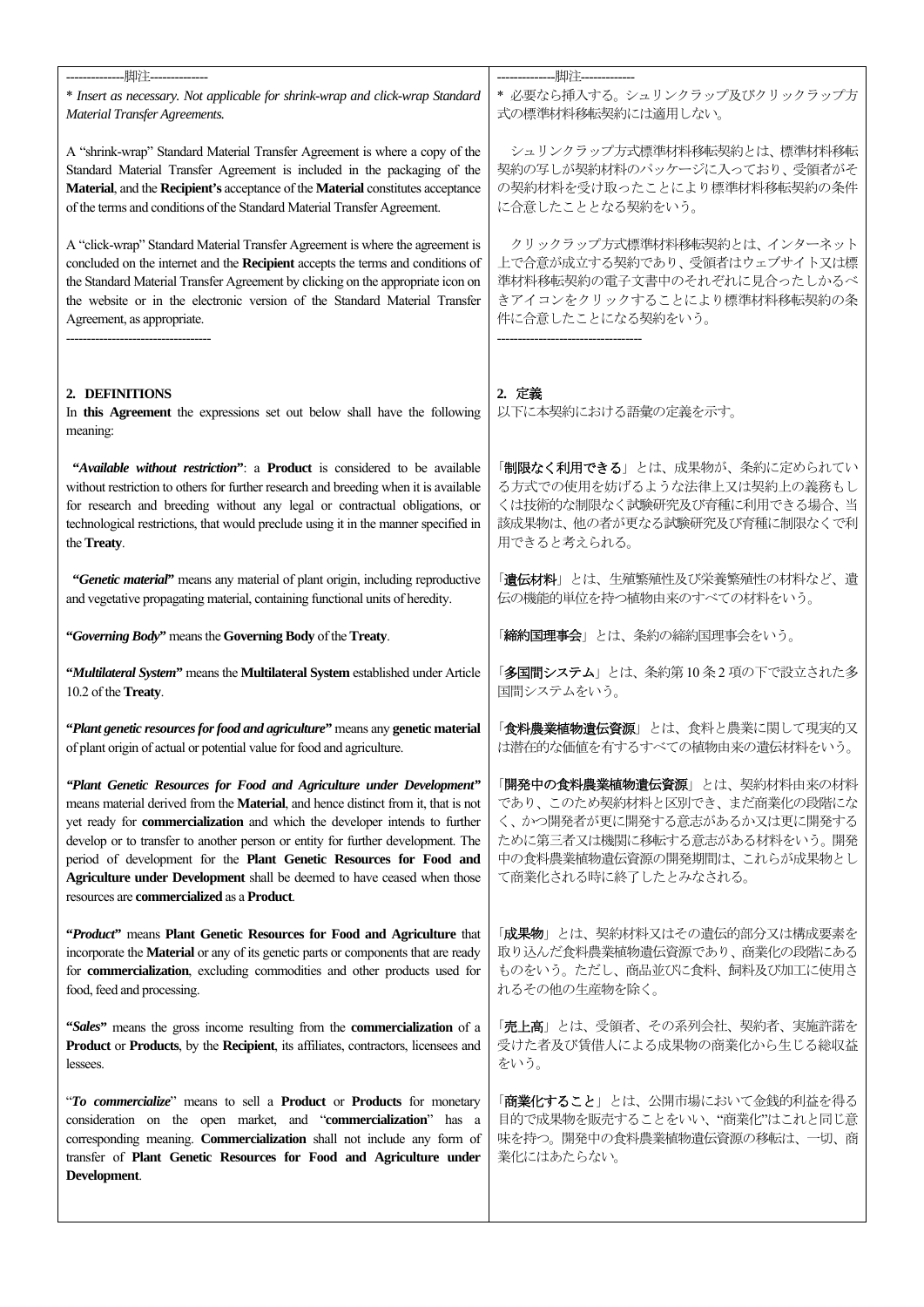| <b>TRANSFER</b><br>3. SUBJECT<br><b>MATTER</b><br><b>MATERIAL</b><br>OF<br>THE                                                                                                                                                                                                                                                                                                                                                                                                                                                                                                                                                                                                                  | 3. 材料移転契約の対象材料                                                                                                                                                                                                                                                             |
|-------------------------------------------------------------------------------------------------------------------------------------------------------------------------------------------------------------------------------------------------------------------------------------------------------------------------------------------------------------------------------------------------------------------------------------------------------------------------------------------------------------------------------------------------------------------------------------------------------------------------------------------------------------------------------------------------|----------------------------------------------------------------------------------------------------------------------------------------------------------------------------------------------------------------------------------------------------------------------------|
| <b>AGREEMENT</b><br>The Plant Genetic Resources for Food and Agriculture specified in Annex 1<br>to this Agreement (hereinafter referred to as the "Material") and the available<br>related information referred to in Article 5b and in Appendix 1 are hereby<br>transferred from the Provider to the Recipient subject to the terms and<br>conditions set out in this Agreement.                                                                                                                                                                                                                                                                                                              | 本契約の付属表1に定めた食料農業植物遺伝資源(以下、「契<br>約材料」という)及び第5条bと付属表1に記されている利用<br>可能な関連情報は、本契約に規定する条件に従って、提供者か<br>ら受領者へ移転される。                                                                                                                                                                |
| <b>4. GENERAL PROVISIONS</b><br>This Agreement is entered into within the framework of the Multilateral<br>4.1<br>System and shall be implemented and interpreted in accordance with the<br>objectives and provisions of the Treaty.                                                                                                                                                                                                                                                                                                                                                                                                                                                            | 4. 一般規定<br>4.1 本契約は多国間システムの枠内で締結されるものであり、<br>条約の目的と規定に則って履行及び解釈されなければな<br>らない。                                                                                                                                                                                             |
| 4.2<br>The parties recognize that they are subject to the applicable legal measures<br>and procedures, that have been adopted by the Contracting Parties to the<br>Treaty, in conformity with the Treaty, in particular those taken in<br>conformity with Articles 4, 12.2 and 12.5 of the Treaty <sup>2</sup> .                                                                                                                                                                                                                                                                                                                                                                                | 契約当事者は、条約の締約国が条約に従って採択した適用<br>4.2<br>可能な法的手段及び手続き、特に条約第4条、第12条2<br>項及び第12条5項に準拠して採択したものに従うことを<br>認識する。2                                                                                                                                                                    |
| 4.3<br>The parties to this Agreement agree that (the entity designated by the<br>Governing $Body^3$ ), acting on behalf of the Governing Body of the Treaty<br>and its Multilateral System, is the third party beneficiary under this<br>Agreement.                                                                                                                                                                                                                                                                                                                                                                                                                                             | 契約当事者は、条約の理事会及び多国間システムのために<br>4.3<br>行動する (締約国理事会が指定する法人組織 <sup>3</sup> ) が本契約<br>の第三者受益者であることに同意する。                                                                                                                                                                       |
| 4.4<br>The third party beneficiary has the right to request the appropriate<br>information as required in Articles 5e, 6.5c, 8.3 and Annex, 2 paragraph 3,<br>to this Agreement.                                                                                                                                                                                                                                                                                                                                                                                                                                                                                                                | 第三者受益者は本契約第5条e、第6条5項c、第8条3項<br>4.4<br>及び付属表2パラ3において要求されるしかるべき情報を<br>請求する権利がある。                                                                                                                                                                                             |
| The rights granted to the (the entity designated by the Governing Body)<br>4.5<br>above do not prevent the Provider and the Recipient from exercising<br>their rights under this Agreement.                                                                                                                                                                                                                                                                                                                                                                                                                                                                                                     | (締約国理事会が指定する法人組織)に与えられる上述の<br>4.5<br>権利は、本契約における提供者及び受領者の権利行使を妨<br>げるものではない。                                                                                                                                                                                               |
| -----------脚注--------------<br>2 In the case of the International Agricultural Research Centres of the<br>Consultative Group on International Agricultural Research (CGIAR) and other<br>international institutions, the Agreement between the Governing Body and the<br>CGIAR Centres and other relevant institutions will be applicable.                                                                                                                                                                                                                                                                                                                                                      | --脚注--------------<br>2 国際農業研究協議グループ (CGIAR) の国際農業研究セン<br>ター (IARCs) 及びその他の国際研究機関の場合、締約国理事<br>会とそれらの機関での合意事項が適用されることになる。                                                                                                                                                   |
| Note by the Secretariat: by Resolution 2/2006, the Governing Body<br>"invite[d] the Food and Agriculture Organization of the United Nations, as the<br>Third Party Beneficiary, to carry out the roles and responsibilities as identified<br>and prescribed in the Standard Material Transfer Agreement, under the direction<br>of the Governing Body, in accordance with the procedures to be established by<br>the Governing Body at its next session". Upon acceptance by the FAO of this<br>invitation, the term, "the entity designated by the Governing Body", will be<br>replaced throughout the document by the term, "the Food and Agriculture<br>Organization of the United Nations". | 事務局ノート:決議2/2006により、締約国理事会はFAOに<br>$\overline{\mathbf{3}}$<br>対し、次回会合において締約国理事会により設定されることと<br>なる手続きに従い、締約国理事会の指導の下、第三者受益者と<br>して、標準材料移転契約において特定されかつ記載されている<br>役割と責任を果たすよう求めている。この要請を FAO が受け<br>「締約国理事会により指定された法人組織」<br>入れた場合には、<br>との表現部分は本文書全体を通じて「FAO」に置き換えられる<br>こととなる。 |
| 5. RIGHTS AND OBLIGATIONS OF THE PROVIDER<br>The Provider undertakes that the Material is transferred in accordance with the<br>following provisions of the Treaty:<br>a) Access shall be accorded expeditiously, without the need to track<br>individual accessions and free of charge, or, when a fee is charged, it shall<br>not exceed the minimal cost involved;                                                                                                                                                                                                                                                                                                                           | 5. 提供者の権利と義務<br>提供者は、契約材料が条約の次の規定に従って移転されること<br>に同意する。<br>a) 取得の機会は、個々の遺伝資源の入手経路を追跡すること<br>なく、無償又は有償で、迅速に与えられるものとする。た<br>だし、有償の場合には、料金に関係する最低経費を上回ら<br>ないものとする。                                                                                                            |
| b) All available passport data and, subject to applicable law, any other<br>associated available non-confidential descriptive information, shall be<br>made available with the Plant Genetic Resources for Food and<br>Agriculture provided;                                                                                                                                                                                                                                                                                                                                                                                                                                                    | b) すべての入手可能な出入国情報及び、適用可能な法令に従<br>って、その他の関係する入手可能な秘密ではない記述的情<br>報は、提供される食料農業植物遺伝資源とともに入手でき<br>るものとする。                                                                                                                                                                       |
| c) Access to Plant Genetic Resources for Food and Agriculture under                                                                                                                                                                                                                                                                                                                                                                                                                                                                                                                                                                                                                             | 開発中の食料農業植物遺伝資源 (農民によって開発されて<br>C)                                                                                                                                                                                                                                          |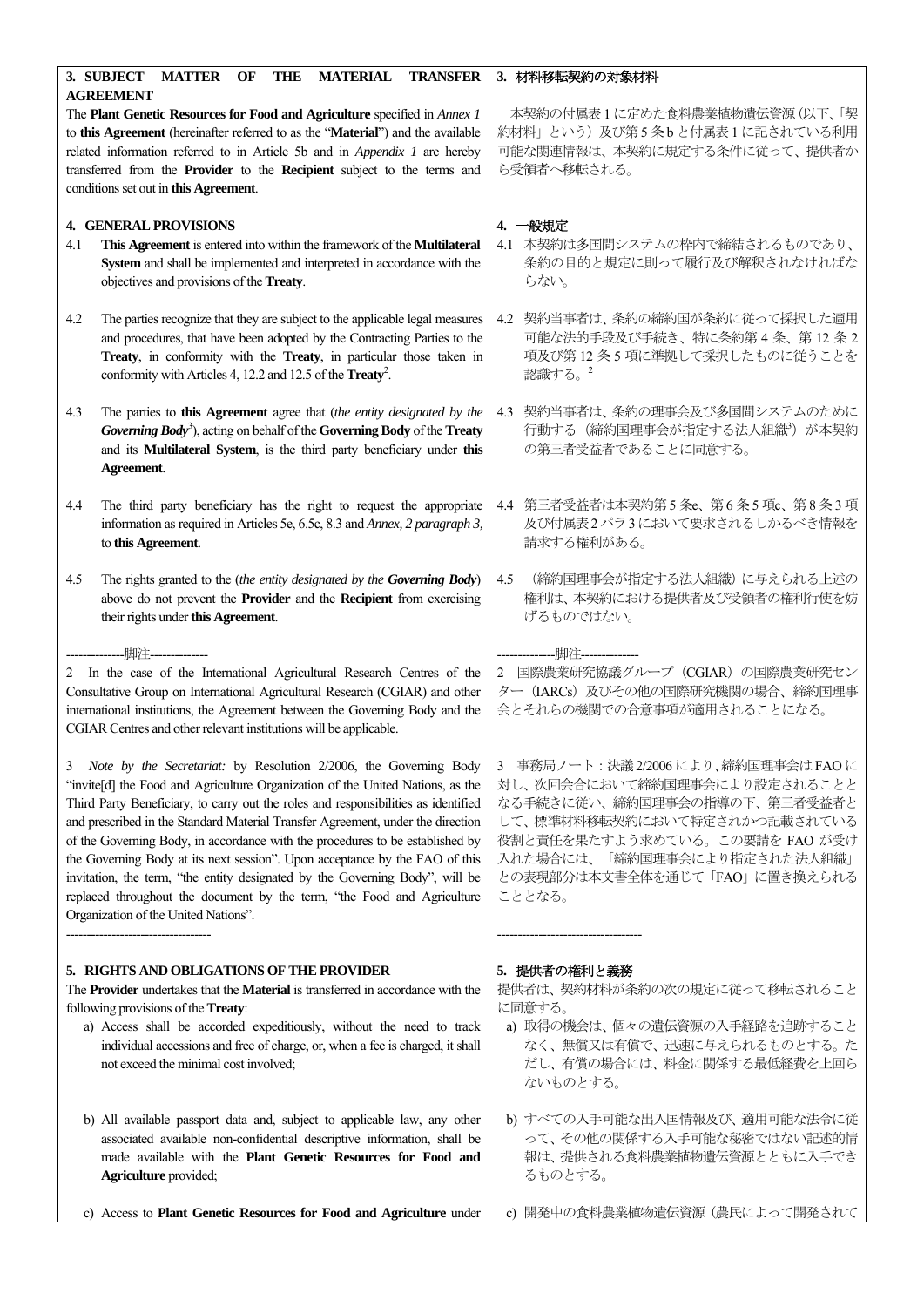development, including material being developed by farmers, shall be at the discretion of its developer, during the period of its development;

- d) Access to **Plant Genetic Resources for Food and Agriculture** protected by intellectual and other property rights shall be consistent with relevant international agreements, and with relevant national laws;
- e) The **Provider** shall periodically inform the **Governing Body** about the Material Transfer Agreements entered into, according to a schedule to be established by the **Governing Body**. This information shall be made available by the **Governing Body** to the third party beneficiary<sup>4</sup>.

#### -----脚注-----

4 *Note by the Secretraiat:* The Standard Material Transfer Agreement makes provision for information to be provided to the **Governing Body**, in the following Articles: 5e, 6.4b, 6.5c and 6.11h, as well as in *Annex 2*, paragraph 3, *Annex 3*, paragraph 4, and in *Annex 4*. Such information should be submitted to: The Secretary

International Treaty on Plant Genetic Resources for Food and Agriculture Food and Agriculture Organization of the United Nations

I-00100 Rome, Italy -----------------------------------

#### **6. RIGHTS AND OBLIGATIONS OF THE RECIPIENT**

- 6.1 The **Recipient** undertakes that the **Material** shall be used or conserved only for the purposes of research, breeding and training for food and agriculture. Such purposes shall not include chemical, pharmaceutical and/or other non-food/feed industrial uses.
- 6.2 The **Recipient** shall not claim any intellectual property or other rights that limit the facilitated access to the **Material** provided under **this Agreement**, or their genetic parts or components, in the form received from the **Multilateral System**.
- 6.3 In the case that the **Recipient** conserves the **Material** supplied, the **Recipient** shall make the **Material**, and the related information referred to in Article 5b, available to the **Multilateral System** using the Standard Material Transfer Agreement.
- 6.4 In the case that the **Recipient** transfers the **Material** supplied under **this Agreement** to another person or entity (hereinafter referred to as "the **subsequent recipient**"), the **Recipient** shall
	- a) do so under the terms and conditions of the Standard Material Transfer Agreement, through a new material transfer agreement; and

b) notify the **Governing Body**, in accordance with Article 5e. On compliance with the above, the **Recipient** shall have no further obligations regarding the actions of the **subsequent recipient**.

- 6.5 In the case that the **Recipient** transfers a **Plant Genetic Resource for Food and Agriculture under Development** to another person or entity, the **Recipient** shall:
	- a) do so under the terms and conditions of the Standard Material Transfer Agreement, through a new material transfer agreement, provided that Article 5a of the Standard Material Transfer Agreement shall not apply;
	- b) identify, in *Annex 1* to the new material transfer agreement, the **Material** received from the **Multilateral System**, and specify that the **Plant Genetic Resources for Food and Agriculture under Development** being transferred are derived from the **Material**; c) notify the **Governing Body**, in accordance with Article 5e; and

いる素材を含む。)の取得の許可は、その開発期間中は、 開発者の裁量に従うものとする。

- d) 知的財産権及びその他の財産権によって保護されている 食料農業植物遺伝資源の取得の機会は、関係する国際協定 及び国内法令に矛盾しないものとする。
- e) 提供者は、締約国理事会が設定するスケジュールに従い、 締結した契約について定期的に締約国理事会に通知しな ければならない。この情報は締約国理事会により第三者受 益者に提供されなければならない。<sup>4</sup>

#### --------------脚注--------------

4 事務局ノート:標準材料移転契約には、締約国理事会に提 供する情報に関する事項が第 5 条 e、第 6 条 4 項b、第 6 条 5 項 c、付属書 2 のパラ 3、付属書 3 のパラ 4 及び付属書 4 に規 定されている。これらの情報は以下に提出する。 事務局

食料農業植物遺伝資源条約 FAO イタリア国ローマI-00100

-----------------------------------

## **6.** 受領者の権利と義務

- 6.1 受領者は、契約材料を食料及び農業のための研究、育種及 び研修の目的にだけ利用し又は保存することに同意する。 かかる目的には、化学的利用、医薬的利用並びにその他の 非食料及び非飼料に関する産業上の利用は含まない。
- 6.2 受領者は、受領した時の契約材料の形態をもって、(他者 による)当該契約材料、又はその遺伝的部分若しくは構成 要素の円滑な取得を制限するいかなる知的財産権若しく はその他の権利を主張しないものとする。
- 6.3 受領者は、提供された契約材料を保存する場合、当該材料 と第5 条b 項に記されている関連情報を、標準材料移転契 約を用いて多国間システムに提供しなければならない。
- 6.4 受領者が本契約に基づいて提供された契約材料を他の者 又は機関(以下「その後の受領者」という)に配布する場 合、受領者は
	- a) 標準材料移転契約の条件で新たな材料移転契約を整 えて配布し、
	- b) 第 5 条e項に従って締約国理事会に通知しなければ ならない。

以上を遵守すれば、受領者はその後の受領者の行為に関し てそれ以上の責任を負わない。

- 6.5 受領者が開発中の食料農業植物遺伝資源を他者又は他機 関に移転する場合、受領者は、
	- a) 本契約第 5 条 a を適用しない場合でも、この標準材 料移転契約の条件で新たな材料移転契約を整えて移 転する;
	- b) 新たな材料移転契約の付属書 1 において、多国間シ ステムから受領した契約材料を特定し、移転される 開発中の食料農業植物遺伝資源は契約材料に由来す ることを明記する;
	- c) 第5 条e に従って締約国理事会に通知する;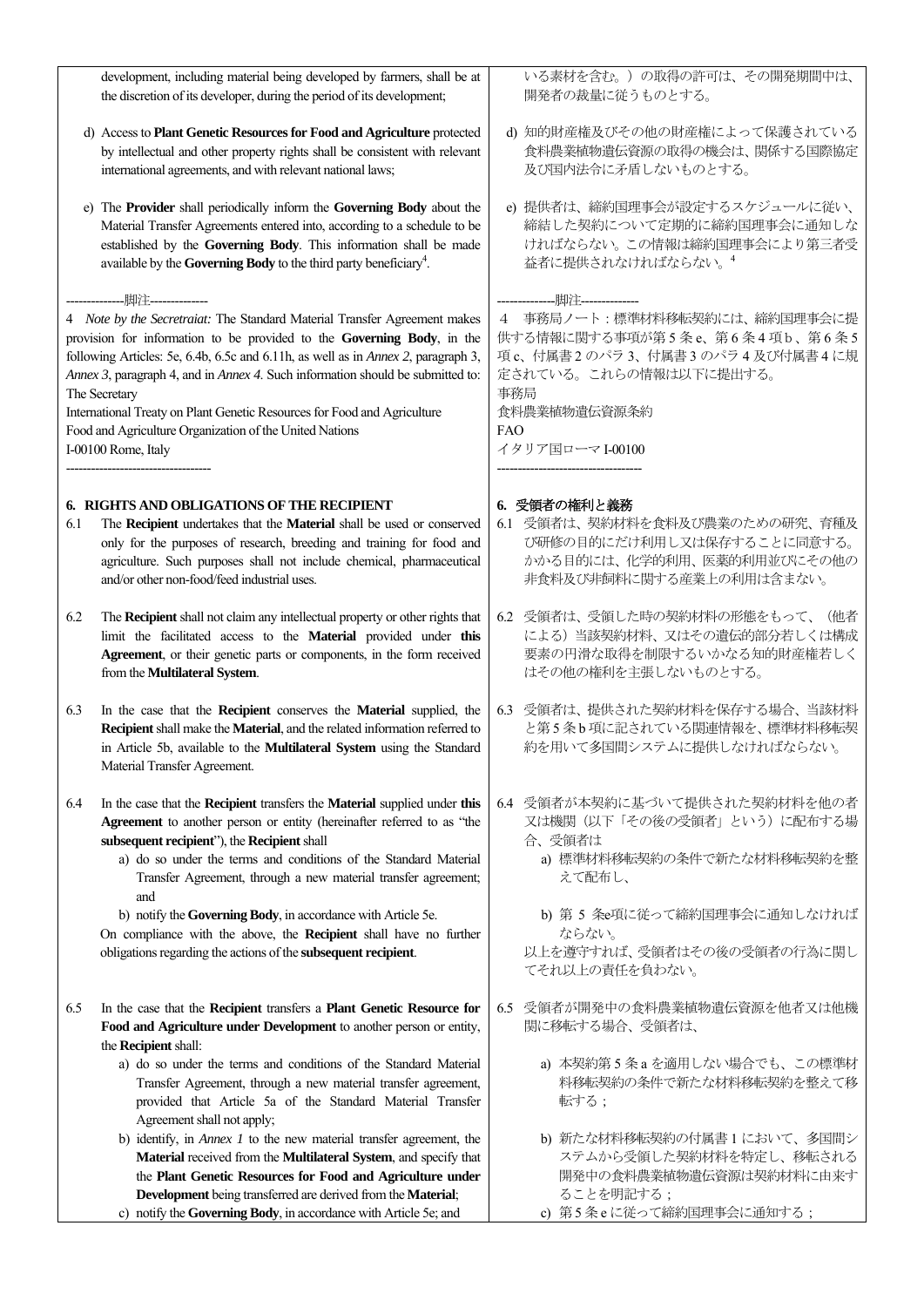|      | d) have no further obligations regarding the actions of any<br>subsequent recipient.                                                                                                                                                                                                                                                                                                                                                                                                                                                                                                                                                                                                                                                                                                                                                                                                                                                                                                                                                            | d) その後の受領者の行為に関<br>わない。                                                                                                                                                                                                                                                |
|------|-------------------------------------------------------------------------------------------------------------------------------------------------------------------------------------------------------------------------------------------------------------------------------------------------------------------------------------------------------------------------------------------------------------------------------------------------------------------------------------------------------------------------------------------------------------------------------------------------------------------------------------------------------------------------------------------------------------------------------------------------------------------------------------------------------------------------------------------------------------------------------------------------------------------------------------------------------------------------------------------------------------------------------------------------|------------------------------------------------------------------------------------------------------------------------------------------------------------------------------------------------------------------------------------------------------------------------|
| 6.6  | Entering into a material transfer agreement under paragraph 6.5 shall be<br>without prejudice to the right of the parties to attach additional conditions,<br>relating to further product development, including, as appropriate, the<br>payment of monetary consideration.                                                                                                                                                                                                                                                                                                                                                                                                                                                                                                                                                                                                                                                                                                                                                                     | 6.6 第6条5項の契約締結は、しかる<br>を含め、更なる成果物開発に関す<br>事者の権利を侵害するものであ                                                                                                                                                                                                               |
| 6.7  | In the case that the Recipient commercializes a Product that is a Plant<br>Genetic Resources for Food and Agriculture and that incorporates<br>Material as referred to in Article 3 of this Agreement, and where such<br>Product is not available without restriction to others for further research<br>and breeding, the Recipient shall pay a fixed percentage of the Sales of<br>the commercialized Product into the mechanism established by the<br>Governing Body for this purpose, in accordance with Appendix 2 to this<br>Agreement.                                                                                                                                                                                                                                                                                                                                                                                                                                                                                                    | 6.7 受領者が、食料農業植物遺伝資源<br>規定されている契約材料を組み<br>る場合で、かつ、その成果物が更<br>他者が制限なく利用できない場<br>の付属書2に従って、商業化した<br>合を、締約国理事会がこの目的の<br>払わねばならない。                                                                                                                                          |
| 6.8  | In the case that the Recipient commercializes a Product that is a Plant<br>Genetic Resources for Food and Agriculture and that incorporates<br>Material as referred to in Article 3 of this Agreement and where that<br>Product is available without restriction to others for further research<br>and breeding, the Recipient is encouraged to make voluntary payments<br>into the mechanism established by the Governing Body for this purpose<br>in accordance with <i>Appendix</i> 2 to this Agreement.                                                                                                                                                                                                                                                                                                                                                                                                                                                                                                                                     | 6.8 受領者が、食料農業植物遺伝資源<br>規定されている契約材料を組み<br>る場合で、かつ、その成果物が更<br>他者が制限なく利用できる場合<br>付属書2に従って、締約国理事会<br>した機構へ任意の支払をするこ。                                                                                                                                                       |
| 6.9  | The Recipient shall make available to the Multilateral System, through<br>the information system provided for in Article 17 of the Treaty, all<br>non-confidential information that results from research and development<br>carried out on the Material, and is encouraged to share through the<br>Multilateral System non-monetary benefits expressly identified in<br>Article 13.2 of the Treaty that result from such research and<br>development. After the expiry or abandonment of the protection period of<br>an intellectual property right on a Product that incorporates the Material,<br>the Recipient is encouraged to place a sample of this Product into a<br>collection that is part of the Multilateral System, for research and<br>breeding.                                                                                                                                                                                                                                                                                  | 6.9 受領者は、条約第 17 条に規定さ<br>通じ、契約材料を使用して実施し<br>じたすべての非機密情報を多国<br>ればならない。また、受領者はか<br>じる条約第13条2項に明確に規<br>益の配分をするよう奨励される。<br>果物の知的財産権の保護期間の<br>者はその成果物のサンプルを、有<br>国間システムの一部であるコレ<br>奨励される。                                                                                   |
|      | 6.10 A Recipient who obtains intellectual property rights on any Products<br>developed from the Material or its components, obtained from the<br>Multilateral System, and assigns such intellectual property rights to a<br>third party, shall transfer the benefit-sharing obligations of this<br>Agreement to that third party.                                                                                                                                                                                                                                                                                                                                                                                                                                                                                                                                                                                                                                                                                                               | 6.10 受領者が多国間システムから取<br>構成要素から開発した成果物に<br>知的財産権を第三者に譲渡する<br>分義務を当該第三者へ転嫁しな                                                                                                                                                                                              |
| 6.11 | The Recipient may opt as per Annex 4, as an alternative to payments<br>under Article 6.7, for the following system of payments:<br>a) The Recipient shall make payments at a discounted rate during the<br>period of validity of the option;<br>b) The period of validity of the option shall be ten years renewable in<br>accordance with Annex 3 to this Agreement;<br>c) The payments shall be based on the Sales of any Products and of<br>the sales of any other products that are Plant Genetic Resources<br>for Food and Agriculture belonging to the same crop, as set out<br>in Annex 1 to the Treaty, to which the Material referred to in<br>Annex 1 to this Agreement belongs;<br>d) The payments to be made are independent of whether or not the<br>Product is available without restriction;<br>e) The rates of payment and other terms and conditions applicable to<br>this option, including the discounted rates are set out in Annex 3 to<br>this Agreement;<br>f) The Recipient shall be relieved of any obligation to make | 6.11 受領者は、第6条7項に基づく支<br>付属書4により以下の支払い方?<br>a) 受領者はこの方法の有効期<br>払わねばならない。<br>b) この方法の有効期間は10<br>書3に従って更新可能であ<br>c) 支払いは、成果物の売上高<br>記載する契約材料 (条約の<br>作物に属する食料農業植物<br>ての生産物の売上高を基礎<br>d) 支払いをすべきか否かは、<br>きるかどうかに依らない。<br>e) この方法に適用できる支<br>は、割引いた率を含め、本<br>f) 受領者は、同じ作物に関し |
|      | payments under Article 6.7 of this Agreement or any previous or<br>subsequent Standard Material Transfer Agreements entered into in                                                                                                                                                                                                                                                                                                                                                                                                                                                                                                                                                                                                                                                                                                                                                                                                                                                                                                             | の標準材料移転契約並びに<br>くすべての支払い義務を免                                                                                                                                                                                                                                           |

d) その後の受領者の行為に関してそれ以上の責任を負

- るべき場合には金銭支払い する追加条件を付す契約当 ってはならない。
- 原であり本契約の第3条に 込んだ成果物を商業化す 更なる研究と育種のために 合には、受領者は、本契約 た成果物の売上高の一定割 のために設立した機構へ支
- 6.8 受領者が、食料農業植物遺伝資源であり本契約の第3 条に 込んだ成果物を商業化す 更なる研究と育種のために こは、受領者は、本契約の さがこの目的のために設立 とが奨励される。
- されている情報システムを 通じ、契約材料を使用して実施した研究及び開発により生 調問システムに提供しなけ いかる研究及び開発から生 見定されている非金銭的利 契約材料を組み込んだ成 おするない技<mark>棄の後は、受領</mark> 开究及び育種の目的で、多 クションに提供するよう
- 冷した契約材料又はその 知的財産権を取得し、当該 知的財産権を第三者に譲渡する場合には、本契約の利益配 ければならない。
- 払いに代わる方法として、 ちを選択できる。
	- a) 受領者はこの方法の有効期間中は、割引いた率で支
	- 年間であり、本契約の付属 らる。
	- 高及び本契約の付属書1に 2付属書1に記載)と同じ 作物に属する食料農業植物遺伝資源である他のすべ 楚とする。
	- 成果物が制限なく利用で きるかどうかに依らない。
	- 払い率及びその他の条件 契約の付属書3 に定める。
	- f) 受領者は、同じ作物に関して締結した以前又は以後 に本契約第6条7項に基づ 的除される。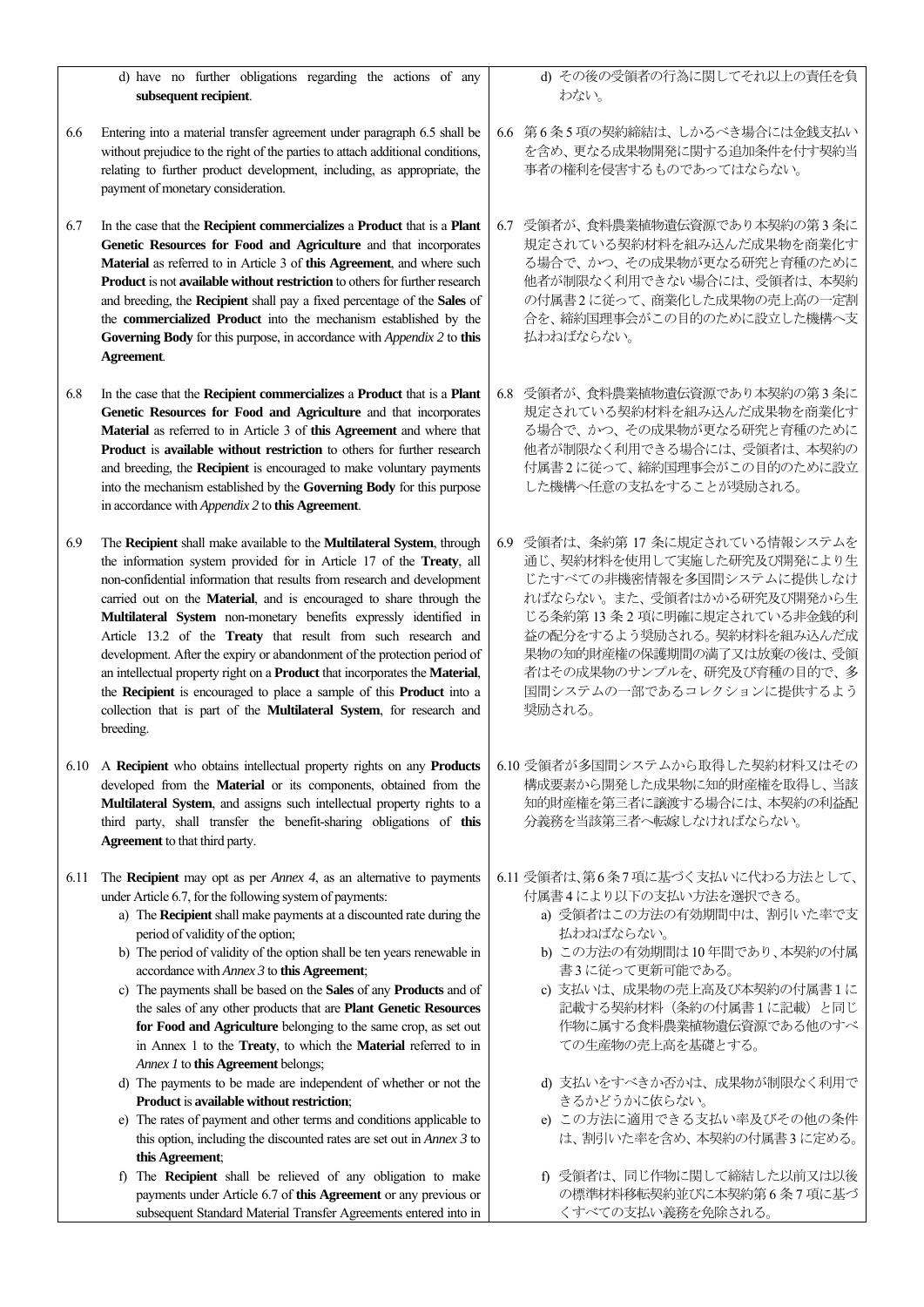respect of the same crop;

- g) After the end of the period of validity of this option the **Recipient**  shall make payments on any **Products** that incorporate **Material**  received during the period in which this Article was in force, and where such **Products** are not **available without restriction**. These payments will be calculated at the same rate as in paragraph (a) above;
- h) The **Recipient** shall notify the **Governing Body** that he has opted for this modality of payment. If no notification is provided the alternative modality of payment specified in Article 6.7 will apply.

#### **7. APPLICABLE LAW**

The applicable law shall be General Principles of Law, including the UNIDROIT Principles of International Commercial Contracts 2004, the objectives and the relevant provisions of the **Treaty**, and, when necessary for interpretation, the decisions of the **Governing Body**.

#### **8. DISPUTE RESOLUTION/SETTLEMENT** <sup>5</sup>

- 8.1 Dispute settlement may be initiated by the **Provider** or the **Recipient** or the (*the entity designated by the Governing Body*), acting on behalf of the **Governing Body** of the **Treaty** and its **Multilateral System**.
- 8.2 The parties to **this Agreement** agree that the (*the entity designated by the Governing Body*), representing the **Governing Body** and the **Multilateral System**, has the right, as a third party beneficiary, to initiate dispute settlement procedures regarding rights and obligations of the **Provider** and the **Recipient** under **this Agreement**.
- 8.3 The third party beneficiary has the right to request that the appropriate information, including samples as necessary, be made available by the **Provider** and the **Recipient**, regarding their obligations in the context of **this Agreement**. Any information or samples so requested shall be provided by the **Provider** and the **Recipient**, as the case may be.
- 8.4 Any dispute arising from **this Agreement** shall be resolved in the following manner:
	- a) Amicable dispute settlement: The parties shall attempt in good faith to resolve the dispute by negotiation.
	- b) Mediation: If the dispute is not resolved by negotiation, the parties may choose mediation through a neutral third party mediator, to be mutually agreed.
	- c) Arbitration: If the dispute has not been settled by negotiation or mediation, any party may submit the dispute for arbitration under the Arbitration Rules of an international body as agreed by the parties to the dispute. Failing such agreement, the dispute shall be finally settled under the Rules of Arbitration of the International Chamber of Commerce, by one or more arbitrators appointed in accordance with the said Rules. Either party to the dispute may, if it so chooses, appoint its arbitrator from such list of experts as the Governing Body may establish for this purpose; both parties, or the arbitrators appointed by them, may agree to appoint a sole arbitrator, or presiding arbitrator as the case may be, from such list of experts. The result of such arbitration shall be binding.

## **9. ADDITIONAL ITEMS**

## **Warranty**

9.1 The **Provider** makes no warranties as to the safety of or title to the **Material**, nor as to the accuracy or correctness of any passport or other data provided with the **Material**. Neither does it make any warranties as to the quality, viability, or purity (genetic or mechanical) of the **Material** being furnished. The phytosanitary condition of the **Material** is warranted only as described in any attached phytosanitary certificate. The **Recipient**

- g) この方法の有効期間終了後においては、受領者は本 条項が有効であった期間中に受領した契約材料を組 み込んだすべての成果物に対して、当該成果物が制 限なく利用できない場合には、支払わなければなら ない。これらの支払額は、本項(a)と同じ割合により 計算する。
- h) 受領者は締約国理事会にこの支払い方法を選択した ことを通知する。通知されない場合は、第 6 条 7 項 にあるもう一つの支払い方法を適用する。

#### **7.**適用法令

適用法令は、国際商業規約2004 の UNIDROIT 原則を含む法 の一般原則、条約の目的とその関係条文、及び解釈に必要な場 合は、締約国理事会の決定とする。

#### **8.** 紛争解決

- 8.1 紛争解決は、提供者、受領者又は条約の締約国理事会と多 国間システムのために行動する(締約国理事会が指定する 法人組織)により開始できる。
- 8.2 契約当事者は、締約国理事会及び多国間システムを代表す る(締約国理事会が指定する法人組織)が、第三者受益者 として、提供者と受領者の権利と義務に係る紛争解決の手 続きを開始する権利を持つことに合意する。
- 8.3 第三者受益者は、提供者と受領者に対し、両者の契約上の 義務に係る必要な情報とサンプルを提供するよう請求す る権利を有する。提供者と受領者は、状況に合わせて、請 求された情報やサンプルを提供しなければならない。
- 8.4 本契約から生じる紛争は、以下の方法により解決しなけれ ばならない。
	- a) 平和的紛争解決:当事者は話し合いにより紛争を解 決するよう誠実に努めなければならない。
	- b) 調停:紛争が話し合いによって解決しない場合、当 事者は相互に合意する中立的な第三者による調停を 選択できる。
	- c) 仲裁:紛争が話し合い又は調停によって解決しない 場合、いずれの当事者も合意した国際機関の仲裁ル ールによって当該紛争を仲裁に付すことができる。 合意に至らない場合は、紛争は最終的に国際商業会 議所(ICC)の仲裁ルールに基づき、選任された 1 名以上の仲裁人により解決しなければならない。各 当事者は、この方法を選択する場合、締約国理事会 が準備した専門家リストからこの仲裁人を指名でき る。また、両当事者又は指名された仲裁人は、適宜、 その専門家リストから単独仲裁人又は首席仲裁人を 指名できる。この仲裁の結果は拘束力を有する。

#### **9.** 追加事項 保証

9.1 提供者は、契約材料の安全性又は名称について保証しな い。また、契約材料と共に提供されるすべての出入国情報 若しくはその他のデータの正確性又は精度についても保 証しない。また、契約材料の品質、生存率、純度(遺伝的 又は機能形態的)についても保証しない。契約材料の植物 衛生状態については、添付された植物衛生証明書に記載さ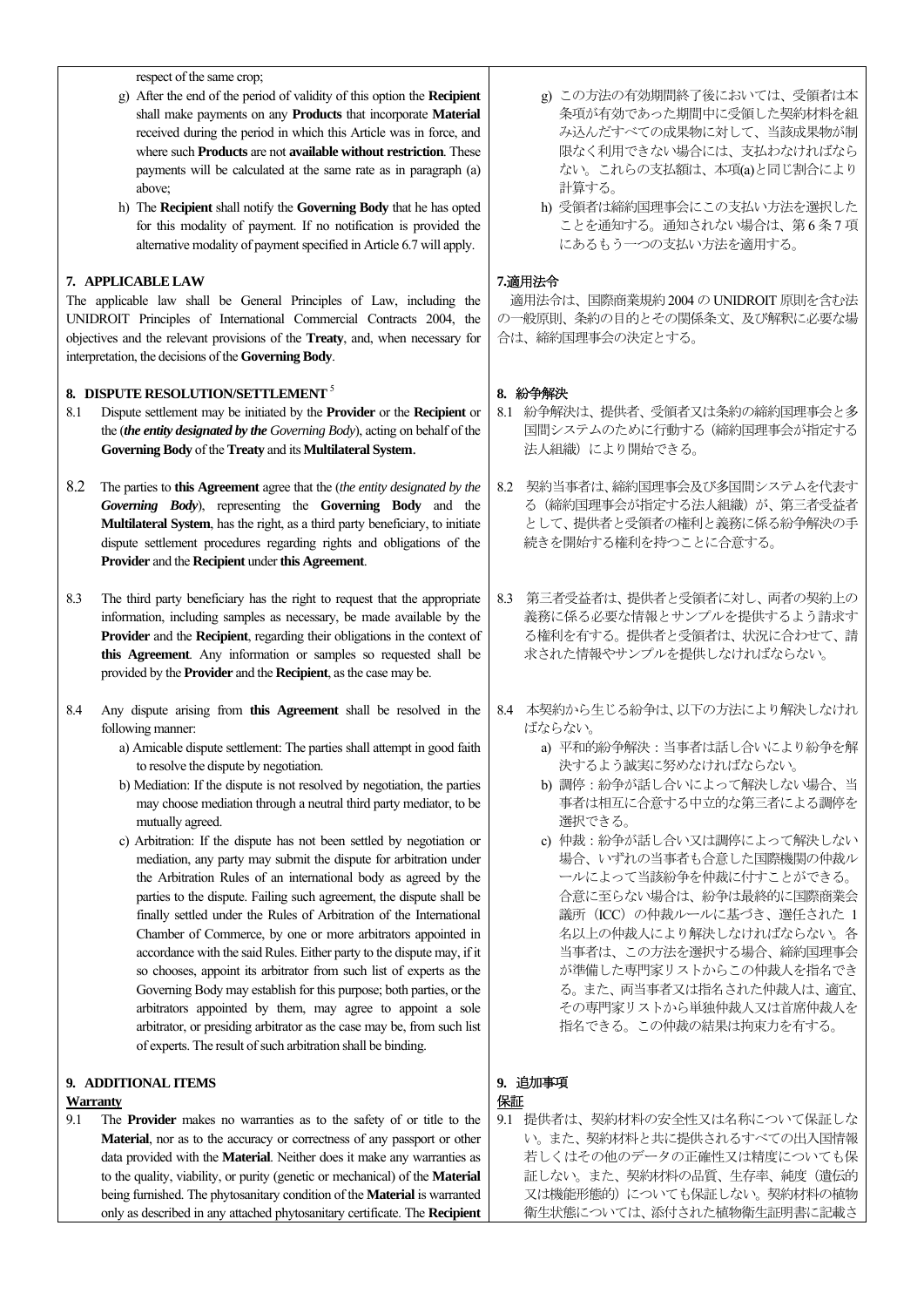| assumes full responsibility for complying with the recipient nation's<br>quarantine and biosafety regulations and rules as to import or release of<br>genetic material.                                                                                                                                                                                                                                                                                                              | れる範囲でのみ保証する。受領者は、遺伝材料の輸入又は<br>放出に関する受領者国内の検疫及びバイオセーフティ規<br>則を遵守するすべての責任を負う。                                                                                                                         |
|--------------------------------------------------------------------------------------------------------------------------------------------------------------------------------------------------------------------------------------------------------------------------------------------------------------------------------------------------------------------------------------------------------------------------------------------------------------------------------------|-----------------------------------------------------------------------------------------------------------------------------------------------------------------------------------------------------|
| <b>Duration of Agreement</b><br>9.2<br>This Agreement shall remain in force so long as the Treaty remains in<br>force.                                                                                                                                                                                                                                                                                                                                                               | 契約期間<br>9.2 本契約は、条約が効力を有する限り有効に存続する。                                                                                                                                                                |
| <b>10. SIGNATURE / ACCEPTANCE</b><br>The Provider and the Recipient may choose the method of acceptance unless<br>either party requires this Agreement to be signed.                                                                                                                                                                                                                                                                                                                 | $10.$ 署名/承諾<br>提供者及び受領者は、いずれか一方が本契約への署名を求め<br>る場合を除き、承認の方法を選択できる。                                                                                                                                   |
| Option 1-Signature*<br>I, (Full Name of Authorized Official), represent and warrant that I have the<br>authority to execute this Agreement on behalf of the Provider and<br>acknowledge my institution's responsibility and obligation to abide by the<br>provisions of this Agreement, both by letter and in principle, in order to promote<br>the conservation and sustainable use of <b>Plant Genetic Resources for Food and</b><br>Agriculture.                                  | オプション 1-署名<br>私(権限を持つ者の氏名)は、提供者を代表して本契約を実施<br>する権限を有することをここに表明し、保証すると共に、食物<br>農業植物遺伝資源の保全と持続可能な利用を促進するため、条<br>文の通りにかつ原則において、本契約の条項を忠実に遵守する<br>責任と義務が私の機関にあることを承認する。                                 |
| Name of the <b>Provider</b>                                                                                                                                                                                                                                                                                                                                                                                                                                                          | 日付 _____<br>署名<br>提供者の名前                                                                                                                                                                            |
| I, (Full Name of Authorized Official), represent and warrant that I have the<br>authority to execute this Agreement on behalf of the Recipient and<br>acknowledge my institution's responsibility and obligation to abide by the<br>provisions of this Agreement, both by letter and in principle, in order to promote<br>the conservation and sustainable use of Plant Genetic Resources for Food and<br>Agriculture.                                                               | 私(権限を持つ者の氏名)は、受領者を代表して本契約を実施<br>する権限を有することをここに表明し、保証すると共に、食料<br>農業植物遺伝資源の保全と持続可能な利用を促進するため、条<br>文の通りにかつ原則において、本契約の条項を忠実に遵守する<br>責任と義務が私の機関にあることに同意する。                                               |
| Name of the <b>Recipient</b>                                                                                                                                                                                                                                                                                                                                                                                                                                                         | 日付 _____<br>署名<br>受領者の名前                                                                                                                                                                            |
| Option 2 - Shrink-wrap Standard Material Transfer Agreements*<br>The Material is provided conditional on acceptance of the terms of this<br>Agreement. The provision of the Material by the Provider and the Recipient's<br>acceptance and use of the Material constitutes acceptance of the terms of this<br>Agreement.                                                                                                                                                             | オプション2ーシュリンクラップ標準材料移転契約*<br>契約材料は本契約の内容を承諾することを条件に提供される。<br>提供者が契約材料を提供すると共に、受領者が契約材料を受領<br>し使用することにより、本契約の内容が承諾されたとみなす。                                                                            |
| Option 3 - Click-wrap Standard Material Transfer Agreement*                                                                                                                                                                                                                                                                                                                                                                                                                          | <u> オプション3ークリックラップ標準材料移転契約*</u>                                                                                                                                                                     |
| $\Box$ I hereby agree to the above conditions.                                                                                                                                                                                                                                                                                                                                                                                                                                       | □ 私はここに上記条件に合意する。                                                                                                                                                                                   |
| * Where the Provider chooses signature, only the wording in Option 1 will<br>appear in the Standard Material Transfer Agreement. Similarly where the<br>Provider chooses either shrink-wrap or click-wrap, only the wording in Option 2<br>or Option 3, as appropriate, will appear in the Standard Material Transfer<br>Agreement. Where the "click-wrap" form is chosen, the Material should also be<br>accompanied by a written copy of the Standard Material Transfer Agreement. | -脚注----------<br>* 提供者が署名を選んだ場合、オプション1の表現のみ標準材<br>料移転契約に表記される。同様に提供者がシュリンクラップ又<br>はクリックラップを選択した場合、適宜オプション2又はオプ<br>ション3の表現のみが標準材料移転契約に表記される。 クリッ<br>クラップ方式が選択された場合、契約材料は標準材料移転契約<br>の書面の写しと一緒に配布される。 |
| Annex 1                                                                                                                                                                                                                                                                                                                                                                                                                                                                              | 付属書1                                                                                                                                                                                                |
| <b>LIST OF MATERIALS PROVIDED</b><br>This Appendix contains a list of the Material provided under this Agreement,<br>including the associated information referred to in Article 5b.<br>This information is either provided below or can be obtained at the following<br>website: (URL).<br>The following information is included for each Material listed: all available                                                                                                            | 提供材料リスト<br>本付属書には、第5条bに規定する関連情報を含め、本契約<br>の下で提供される契約材料のリストが掲載される。<br>この情報は以下に提供されるか、又は次のウェブサイトから<br>入手できる : (URL)。<br>次の情報がリストアップされた契約材料ごとに提供され                                                     |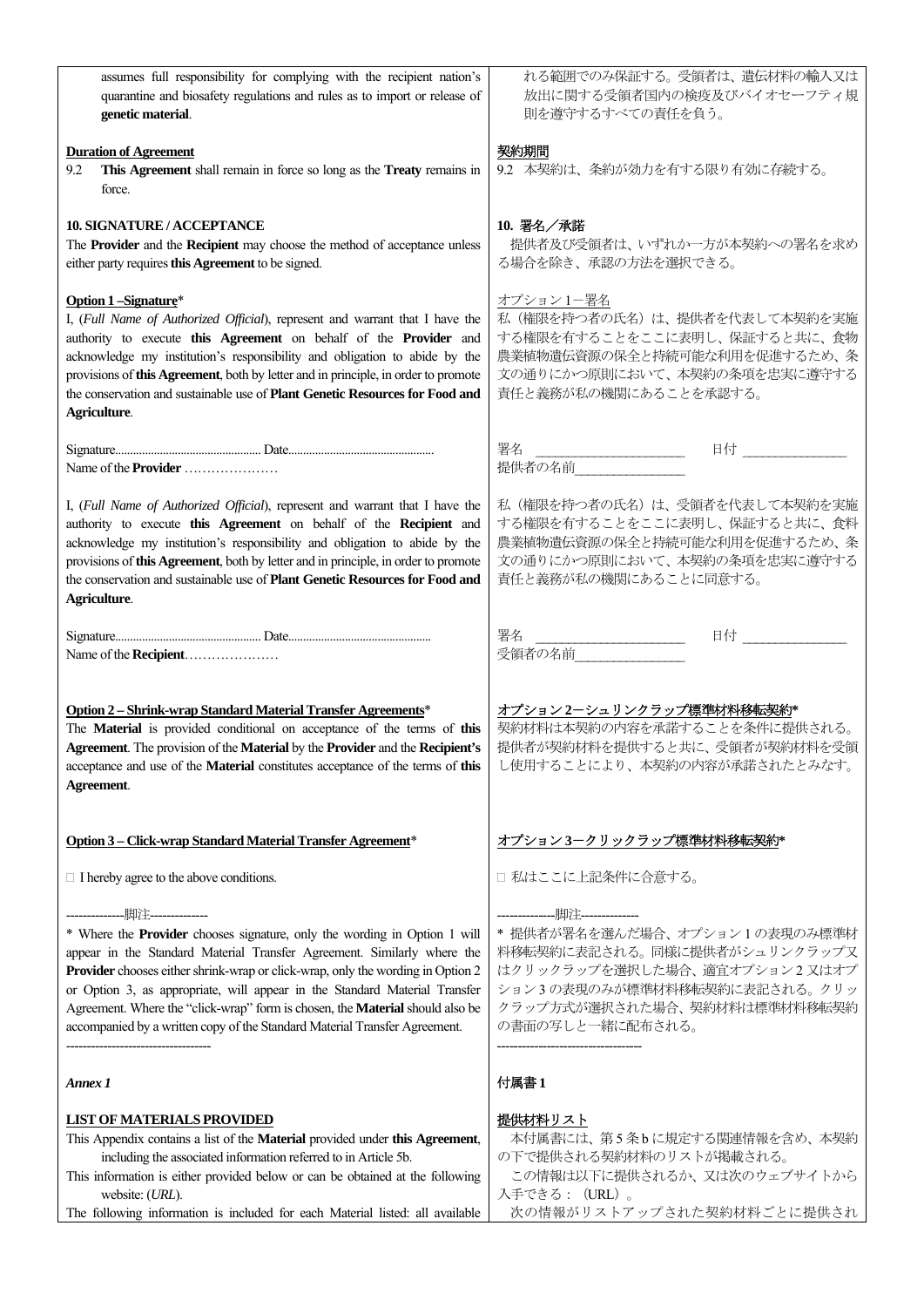passport data and, subject to applicable law, any other associated, available, non-confidential descriptive information.

(*List*)

*Annex 2*

#### **RATE AND MODALITIES OF PAYMENT UNDER ARTICLE 6.7 OF THIS AGREEMENT**

- 1. If a **Recipient**, its affiliates, contractors, licensees, and lessees, **commercializes** a **Product** or **Products**, then the **Recipient** shall pay one point-one percent (1.1 %) of the **Sales** of the **Product** or **Products** less thirty percent (30%); except that no payment shall be due on any **Product** or **Products** that:
	- (a) are **available without restriction** to others for further research and breeding in accordance with Article 2 of **this Agreement**;
	- (b) have been purchased or otherwise obtained from another person or entity who either has already made payment on the **Product** or **Products** or is exempt from the obligation to make payment pursuant to subparagraph (a) above;
	- (c) are sold or traded as a commodity.
- 2. Where a **Product** contains a **Plant Genetic Resource for Food and Agriculture** accessed from the **Multilateral System** under two or more material transfer agreements based on the Standard Material Transfer Agreement only one payment shall be required under paragraph 1 above.
- 3. The Recipient shall submit to the **Governing Body**, within sixty (60) days after each calendar year ending December 31st, an annual report setting forth: (a) the **Sales** of the **Product** or **Products** by the **Recipient**, its affiliates, contractors, licensees and lessees, for the twelve (12) month period
	- ending on December 31st; (b) the amount of the payment due; and

--------------脚注--------------

-----------------------------------

- (c) information that allows for the identification of any restrictions that have given rise to the benefit-sharing payment.
- 4. Payment shall be due and payable upon submission of each annual report. All payments due to the **Governing Body** shall be payable in (*specified*
- *currency*) 5 for the account of (*the Trust Account or other mechanism established by the Governing Body in accordance with Article 19.3f of the Treaty*). 6

6 *Note by the Secretariat:* This is the Trust Account provided for in Article 6.3 of the Financial Rules, as approved by the Governing Body (*Appendix E* to this Report). The details of the Trust Account when established, will be introduced here, and communicated to Contract Parties.

*Annex 3*

## **TERMS AND CONDITIONS OF THE ALTERNATIVE PAYMENTS SCHEME UNDER ARTICLE 6.11 OF THIS AGREEMENT**

1. The discounted rate for payments made under Article 6.11 shall be zero point five percent (0.5 %) of the **Sales** of any **Products** and of the sales of any other products that are **Plant Genetic Resources for Food and Agriculture**  belonging to the same crop, as set out in Annex 1 to the **Treaty**, to which the **Material** referred to in *Annex 1* to **this Agreement** belong.

る:すべての利用可能な出入国情報、適用法令の対象及びその 他関係する利用可能な非機密の記述的情報

(リスト)

## 付属書**2**

## 本契約第 **6** 条 **7** 項に基づく支払いの割合と方式

- 1. 受領者、その系列会社、契約者、実施許諾を受けた者及び 賃借人が成果物を商業化した場合は、その受領者は当該成 果物の売上高から30%を差し引いた額の1.1 %を支払わね ばならない。但し、以下については支払いの義務はない。
	- (a) 本契約第2 条に従い、更なる試験研究と育種のため に他の者が制限なく利用できる成果物
	- (b) 既に成果物について支払いを行ったか、若しくは上 記(a)により支払い義務が免除されている第三者若し くは機関から購入又は他の方法により取得した当該 成果物
	- (c) 収穫物として販売又は取引されている成果物
- 2. 成果物が、標準材料移転契約に基づく2 つ以上の契約の下 で多国間システムから取得した食料農業植物遺伝資源を 取り込んでいる場合、支払いは上記パラ1に従い一度だけ 求められる。
- 3. 受領者は、以下を記載した年次報告書を12 月31 日終の各 暦年後60日以内に締約国理事会へ届けなければならない。 (a) 受領者、その系列会社、契約者、実施許諾を受けた 者及び賃借人による 1 月 1 日~12 月 31 日までの成 果物の売上高
	- (b) 支払うべき金額
	- (c) 利益配分支払いを生じさせたすべての制限を特定 するために必要な情報
- 4. 支払いは各年次報告書を提出した後に行わなければなら ない。締約国理事会への支払いは、(指定された通貨)<sup>5</sup> で(条約第19 条3 項fに従って締約国理事会により設立さ れる信託基金勘定又は他の機構) <sup>6</sup>の口座へ支払わなけれ ばならない。

--------------脚注-------------

5 事務局ノート:締約国理事会は支払い通貨の問題を未だ検 討していない。検討されるまでは、米国ドルとすべきである。

6 事務局ノート:これは、締約国理事会が承認した財務規則 の第6 条3 項に規定する信託基金勘定である(第1 回締約国理 事会報告の付属書E)。この信託基金勘定の詳細は、設立され 次第、追って本契約に盛り込まれ、締約国に通知される予定。 -----------------------------------

## 付属書**3**

## 本契約第 **6** 条 **11** 項に基づく選択的な支払い方式の条件

1. 第 6 条 11 項に基づく支払いの割引率は、本契約の付属書 1 に記載する契約材料と同じ作物(条約の付属書1 に記載) に属する食料農業植物遺伝資源の成果物及び他のすべて の生産物の売上高の0.5%とする。

<sup>5</sup> *Note by the Secretariat:* The Governing Body has not yet considered the question of currency of payment. Until it does so, Standard Material Transfer Agreements should specify United States dollars (US\$).